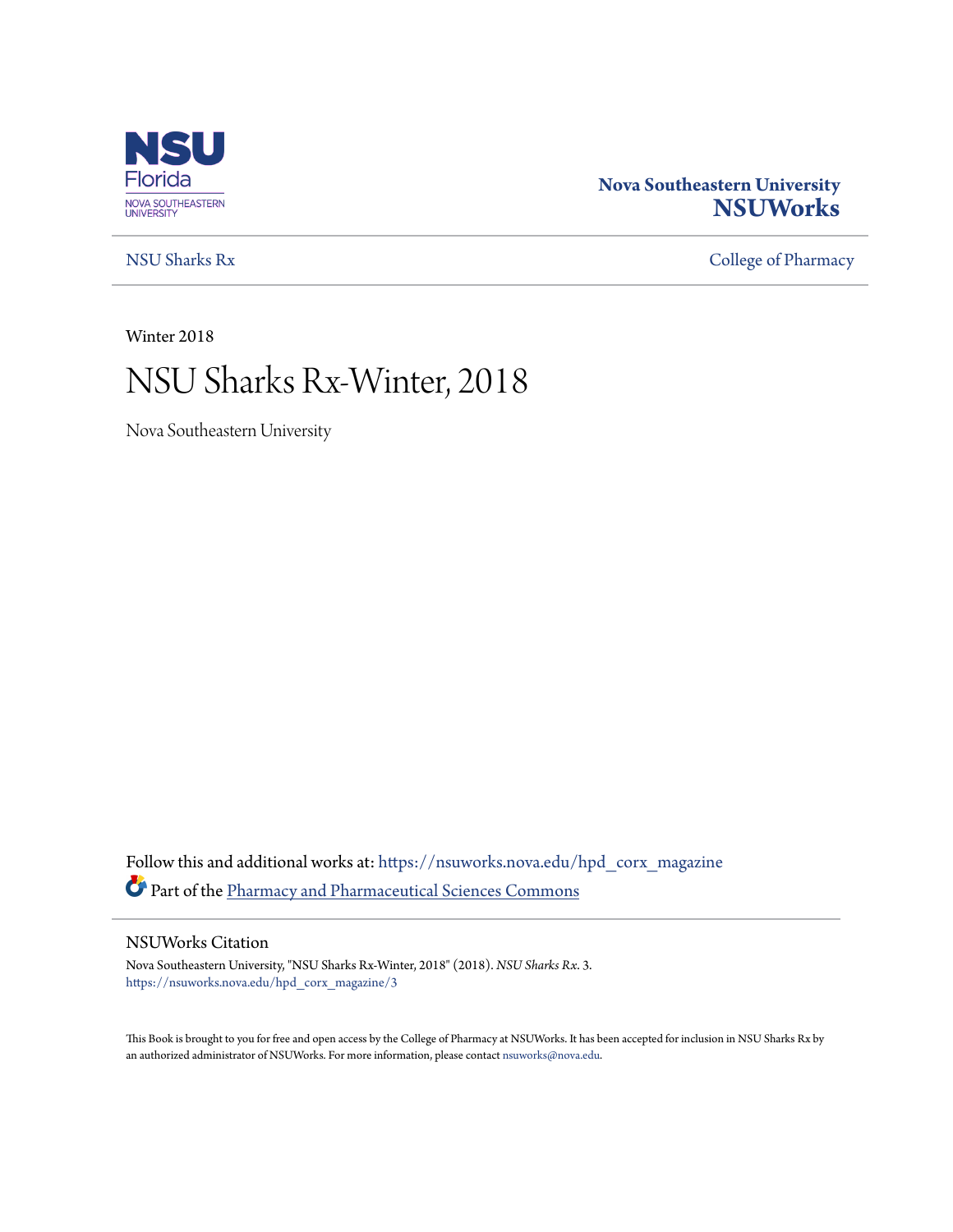





Lisa Deziel, Pharm.D., Ph.D. Dean, College of Pharmacy

As we look toward the future, NSU College of Pharmacy continues to make strides towards transforming the profession of pharmacy and conducting state-of-the-art research. Our faculty members and students are recognized in research, scholarship, advocacy, and academics. This fall we will introduce a new Entry-Level Pharm.D. curriculum designed to educate future pharmacists and researchers. We continue to push boundaries and look for new opportunities to collaborate with other universities and research organizations. In February we hosted two pharmacists from the University of Ilorin Teaching Hospital, Nigeria, as part of our mission and commitment to positively impact pharmacy education and improve global health. Our alumni continue to be the cornerstone of our successes, and their participation on committees and in leadership roles in national organizations continues to provide greater visibility to the college. As a college we continue to develop our vision, take risks, and embrace innovation. NSU College of Pharmacy is a dynamic and exciting place to study and work!

*Shark Pride!* Lisa Deziel, Pharm.D., Ph.D.

# **COLLEGE PRIDE**

**College Shines at Florida Legislative Days**



In January, 43 students and 7 faculty members attended the annual Florida Pharmacy Association Legislative Days in Tallahassee, FL. Each year the college supports students to go to the event to attend informational sessions, meet with and speak to state senators and legislators about the profession of pharmacy, and advocate for pharmacists' roles to be expanded in providing healthcare to patients. In addition, faculty and students participate in the health fair providing medication education, cholesterol screening, glucose levels, bone density, and blood pressure under the guidance of faculty members. Class of 2020 Pharm.D. student pharmacist Denis Abelpeysov described the experience as "incredible...I sincerely treasure

opportunities like these". The College of Pharmacy Student Government Association (SGA) held a fundraising BBQ to offset expenses.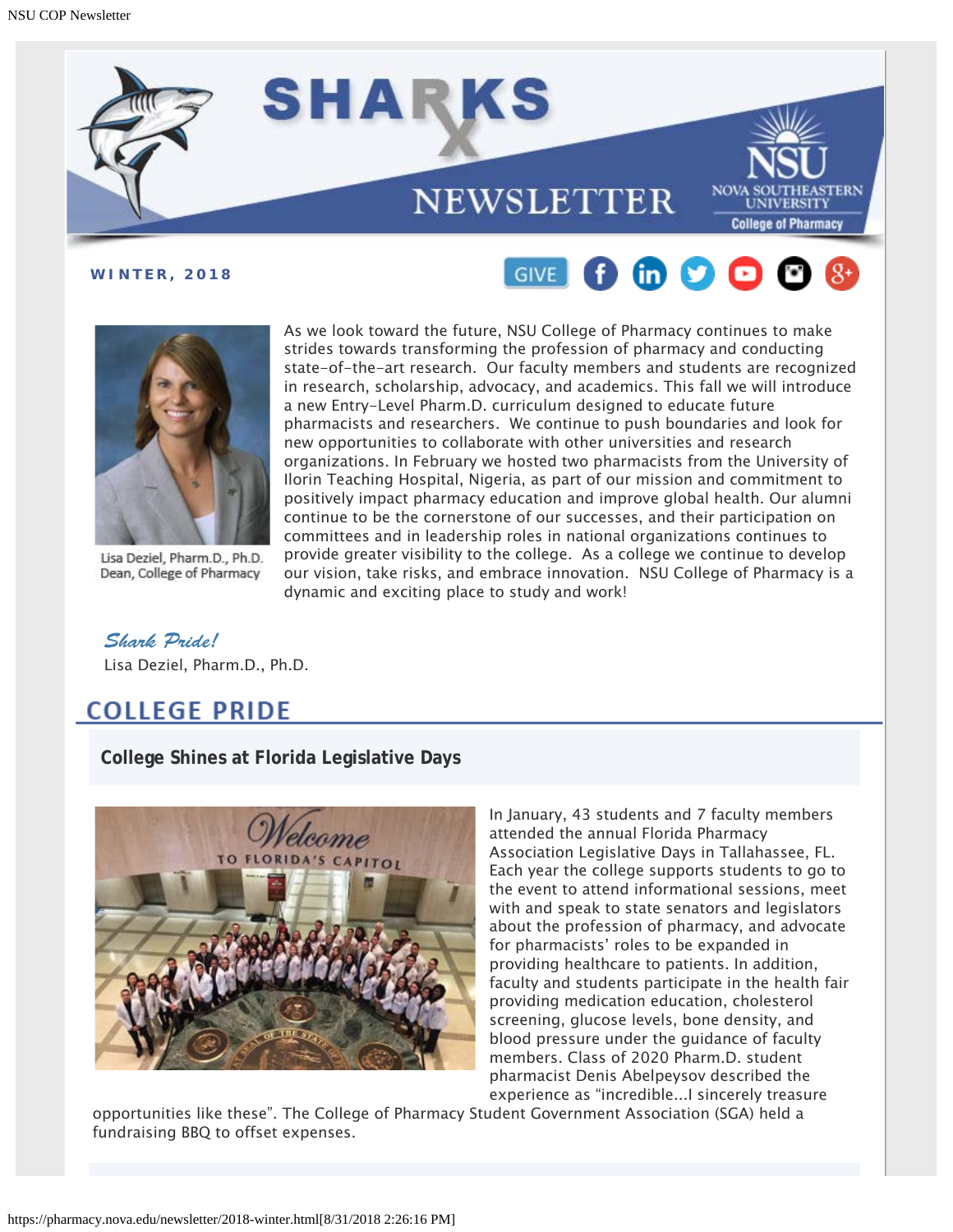# **All Hands on Deck to Solve Opioid Epidemic**



In November, the College hosted the United Stance, an "all-hands-on-deck" approach to solving the nation's opioid epidemic. The event was moderated by Scott Kjelson, Pharm.D. ('14), and included representatives from local and state government, legal and medical experts, as well as concerned citizens. The event was co-sponsored by Greenspoon Marder, P.A. A highlight video of the event is available at [United Stance Symposium](https://www.youtube.com/watch?v=Xr7UlIExfq0).

Agent Jonathan White, DEA, Robert McGory, Pharm.D., associate dean professional program, Agent AJ Lambert, DEA, Scott Kjelson, David Nau, Ph.D.

In addition, COP faculty researchers Hossein (Hamid) Omidian, Ph.D., and David Mastropietro, Ph.D., are featured in **NSU Horizons Fall 2017** magazine fighting the opioid epidemic. The epidemic is sweeping the United States, and researchers at NSU COP are working to make dosage forms that are almost impossible to crush into a powder. To hear more about what NSU COP is doing to prevent drug abuse by snorting, injection, and oral ingestion [click here](https://www.youtube.com/watch?v=NvbWXvzRy2M&feature=youtu.be).

NSU is seeking collaborative partnerships and licensing opportunities to bring new abuse-deterrent technologies in the pharmaceutical market. Contact us at [copdean@nova.edu](mailto:copdean@nova.edu) to get involved.

### **2017 Preceptor Fair a Success**

The College hosted its annual Preceptor Fair at the Fort Lauderdale/Davie and Palm Beach campuses in November 2017. The fair, the largest ever, hosted over 90 preceptors at both campuses. Students were able network and to learn more about IPPEs and APPEs available at the site, and preceptors answered questions on expectations, requirements, and outcomes providing valuable information needed to select and rank sites for upcoming experiences.

## **College of Pharmacy Residency Program Partners with Walgreens**



Walgreens Community-Based Pharmacy Residency Program, in partnership with NSU College of Pharmacy, will provide the successful resident with the opportunity to develop academic skills, act as a preceptor and educator, and conduct research. The successful resident will actively participate in the education of Walgreens pharmacists, technicians, pharmacy students, and the community at large. The program will prepare graduates for clinical and leadership positions in the community and specialty pharmacy-based programs.

For more information on this and other residency opportunities with [NSU COP](https://pharmacy.nova.edu/graduate/residencies.html), visit NSU COP [Residencies.](https://pharmacy.nova.edu/graduate/residencies.html)

### **New COP ShadowRx Program**

The ShadowRx Program is the college's official pharmacy shadowing experience. The goal of the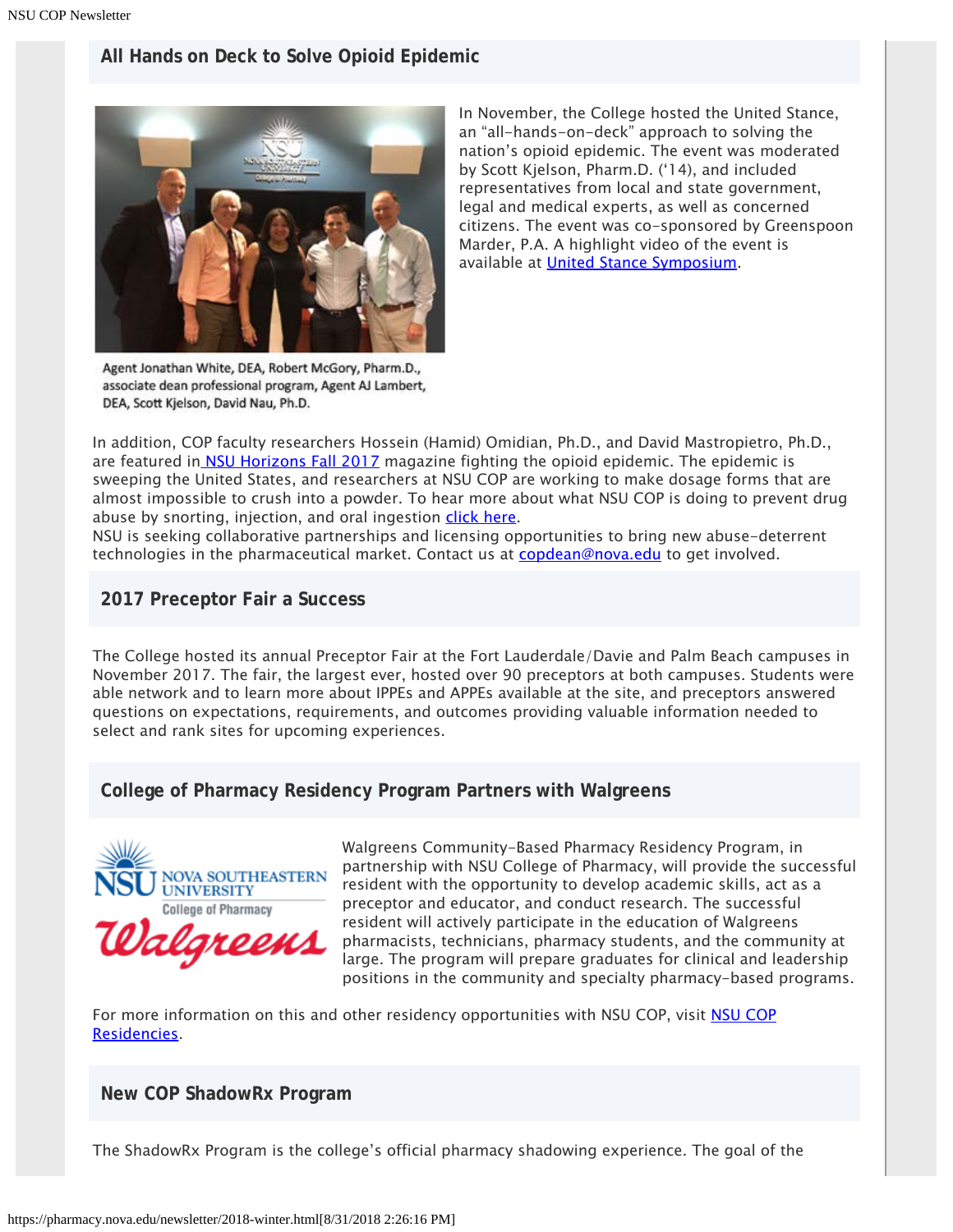Program is to have student pharmacists experience a day in the life of a pharmacist. There are now over 70 ShadowRx mentors available across south Florida to mentor students, and new mentors are continually being recruited. This is a great opportunity to network, get hands-on experience, and possibly future professional opportunities. To join the program as a mentor or student contact [CareerRx@nova.edu.](mailto:CareeRx@nova.edu)

# **STUDENT PRIDE**

**Puerto Rico Students Shine at ASHP Midyear Clinical Meeting**



Despite the challenges experienced by students in Puerto Rico following Hurricanes Irma and Maria, Puerto Rico Class of 2018 students Julia Gonzalez, Zaret Velez Estremera, Laura Amadeo, Raquel Cruz, Yeiry Perez, and Yamitza Ortiz presented posters, and stories of positivism, describing how they found strength despite adversity. A big thank you to the American Society of Health-System Pharmacists (ASHP) who provided 10 complementary registrations to fourth year Puerto Rico students attending the midyear meeting. To read more about this extraordinary group of students [click here](https://www.ashp.org/news/2018/01/17/pharmacy-students-in-puerto-rico-stay-positive-despite-hardships).

Pictured from left: Laura Amadeo Sanchez, Raquel Cruz Rivera, and Yeiry Perez Rivera

### **Battle Against Breast Cancer**



In a "battle against breast cancer" fund raising drive during October, the College of Pharmacy Student Government Association sponsored a battle to see which class could raise the most funds. A total of \$850 was raised and donated to the AutoNation Research Institute for Breast and Solid Tumor Research. The winning class (Class of 2019) received an SGA sponsored breakfast.

## **New Student Organization Started**



The Industrial Pharmacist Organization (IPhO) Student Chapter held its first general meeting in September 2017. The chapter is dedicated to raising awareness among students about career opportunities and fellowships within the pharmaceutical industry as well as enjoying social events together. Activities promote advocacy and leadership in the pharmaceutical industry. Past guest speakers Nikeshia Dunkelly-Allen, Pharm D., from Rutgers Institute for Pharmaceutical Industry Fellowships, Ms. Candace Lerman, NSU-Law student and Independent Patient Advocacy Lobbyist, and Scott Kjelson, Pharm.D. ('14), director of student transitions, provided valuable information for the members. For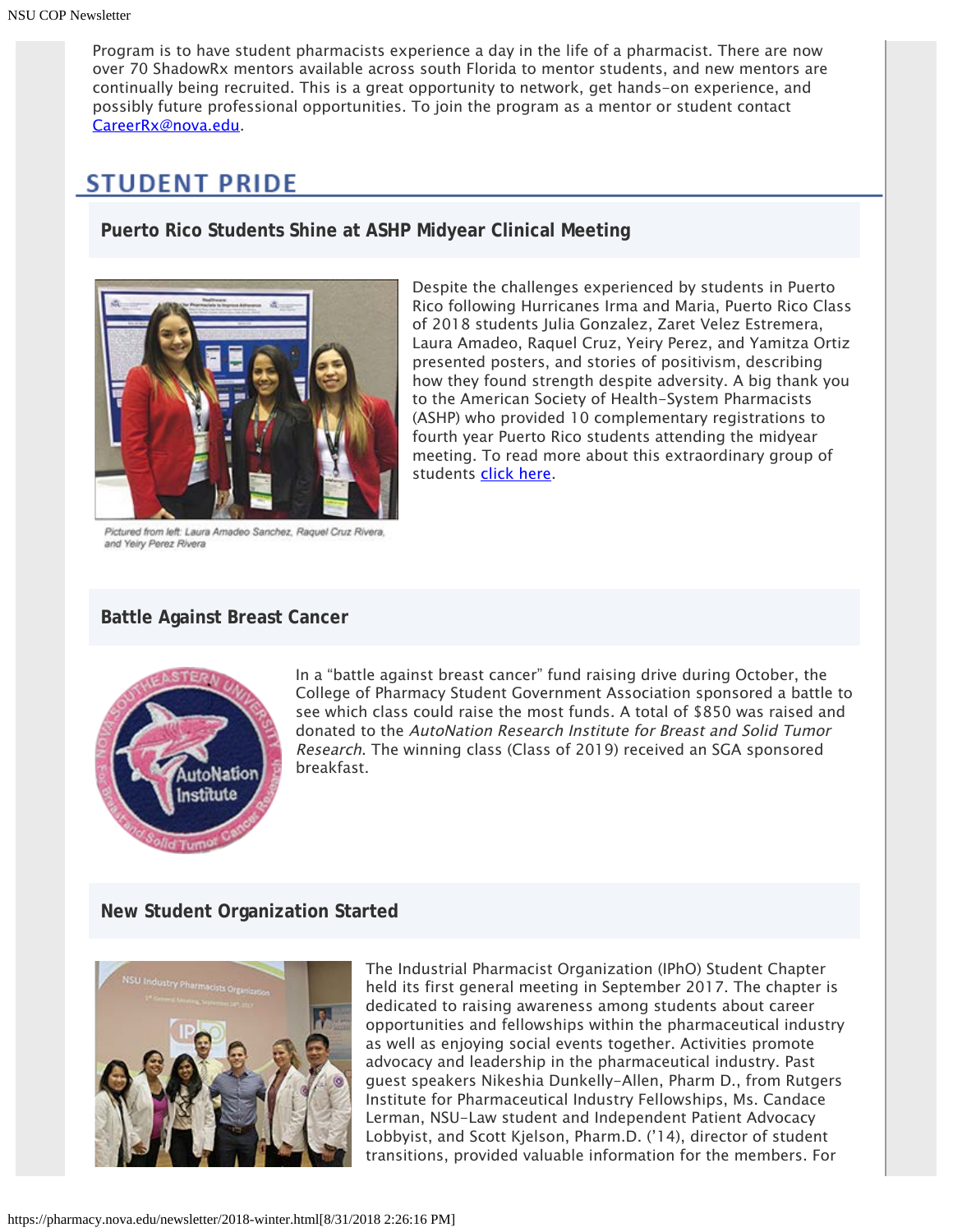more information about this chapter contact faculty advisor Mutasem Rawas-Qalaji, Ph.D., or Parvathy Varma, ('19), student president of the chapter. Pictured are officers of the organization with faculty advisor Mutasem Rawas-Qalaji, Ph.D., (center back) and guest speaker Scott Kjelson, Pharm.D.

### **NSU Phi Kappa Phi Fraternity Started**



Congratulations to the 91 College of Pharmacy students invited to become inaugural members of the Phi Kappa Phi national honor society. Membership is by invitation only to the top 10 percent of college seniors and graduate students and the top 7.5 percent of juniors. The new chapter will enhance NSU recognition and recognize our top academic achievers. The initiation ceremony for NSU's Chapter 345 will take place on February 20, 2018. [Click](https://nsunews.nova.edu/phi-kappa-phi-installs-new-chapter-at-nsu/) [here to read more](https://nsunews.nova.edu/phi-kappa-phi-installs-new-chapter-at-nsu/).

**Class of 2019 Pin Design Contest Winner**



Ana Hernandez Diaz , ('19) from the Class of 2019 in San Juan, Puerto Rico is the winner of this year's Class Pin. The pin will be given out to members of the Class of 2019 at the annual Pinning Ceremony. Hernandez Diaz receives a \$50 gift card for her winning design.

# **FACULTY PRIDE**

**Faculty Authors HIV Text**



Congratulations to Elizabeth Sherman, Pharm.D. ('07), on the publication of the text "HIV Pharmacotherapy". Sherman is also a section editor and chapter coauthor with colleague Marylee Worley, Pharm.D. This is the first comprehensive HIV pharmacotherapy reference textbook. This consolidated resource, published by the American Society of Health-System Pharmacists (ASHP), is designed to assist pharmacists, pharmacy residents, and student pharmacists in delivering comprehensive care to patients with HIV infection. Pharmacists have long been recognized as essential members of the HIV healthcare team and their involvement continues to improve patient outcomes. The pharmacist's role is expanding with a

focus on providing comprehensive care to all patients with HIV infection. This textbook creates a unified resource for pharmacy professionals treating people living with HIV. The book is available from [ASHP's bookstore.](https://store.ashp.org/Default.aspx?TabID=251&productId=572974134)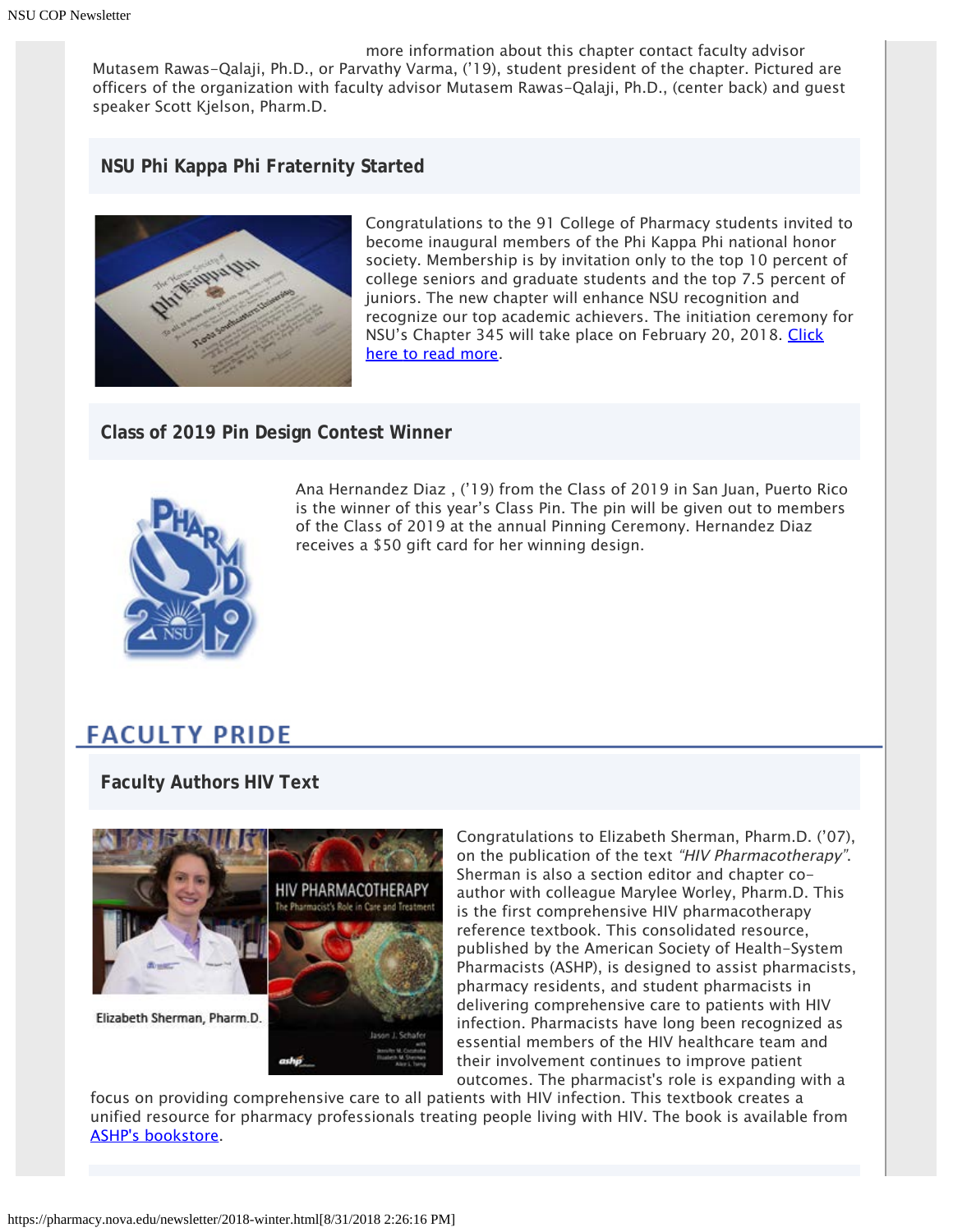### **Faculty Podcast on Diabetes**



Karen Sando, Pharm.D. Kevin Cowart, Pharm.D.

Karen Sando, Pharm.D., associate professor of pharmacy practice, and Kevin Cowart, Pharm.D., assistant professor of pharmacy practice, completed a Podcast and written commentary on iFormuRx titled: "SPRINTing towards lower BP goals: A re-analysis of the ACCORD-BP trial". The commentary and podcast provides a critique of a research article and reviews how to apply this evidence for treatment of hypertension in patients with diabetes. Read the commentary and listen to the Podcast here: <http://www.iforumrx.org/node/394>.

#### **Heal Yourself with Food**



Kimmi Stultz, Pharm.D., ('07)

Kimmi Stultz, Pharm.D., ('07), director of preceptor development, was invited by Ivanka Trump's PR team to contribute an article to Ms. Trump's lifestyle brand website. To read more about how food can help you to better health, [click here](https://www.ivankatrump.com/articles/heal-yourself-food-kimmi-stultz).

#### **Welcome New Faculty and Staff**



Gilmer Bautista, M.S., joined the sociobehavioral and administrative pharmacy department as administrative coordinator I, providing administrative support to the faculty. Bautista completed his M.S. in agricultural sciences with a minor in

computer systems at the University of Florida.



Oren Elharar, Pharm.D. ('14), started as instructor/academic facilitator at the Palm Beach Campus and will assist with both academic and student organizations. Prior to joining NSU COP, Elharar practiced in the community pharmacy and the long-term care pharmacy setting, gaining experience with

diverse patient populations and compounding.



Fabiana Ospina, joined the experiential education department as administrative coordinator I at the Palm Beach Campus. Ms. Ospina will provide support to faculty, preceptors and students in introductory and advanced pharmacy



Adrian Phen, M.B.A., was appointed assistant director II, graduate admissions. Phen received his B.A. in criminology from the University of Florida, and his M.B.A. from NSU. Prior to joining the COP, Phen was assistant director II with NSU undergraduate admissions and brings to COP his knowledge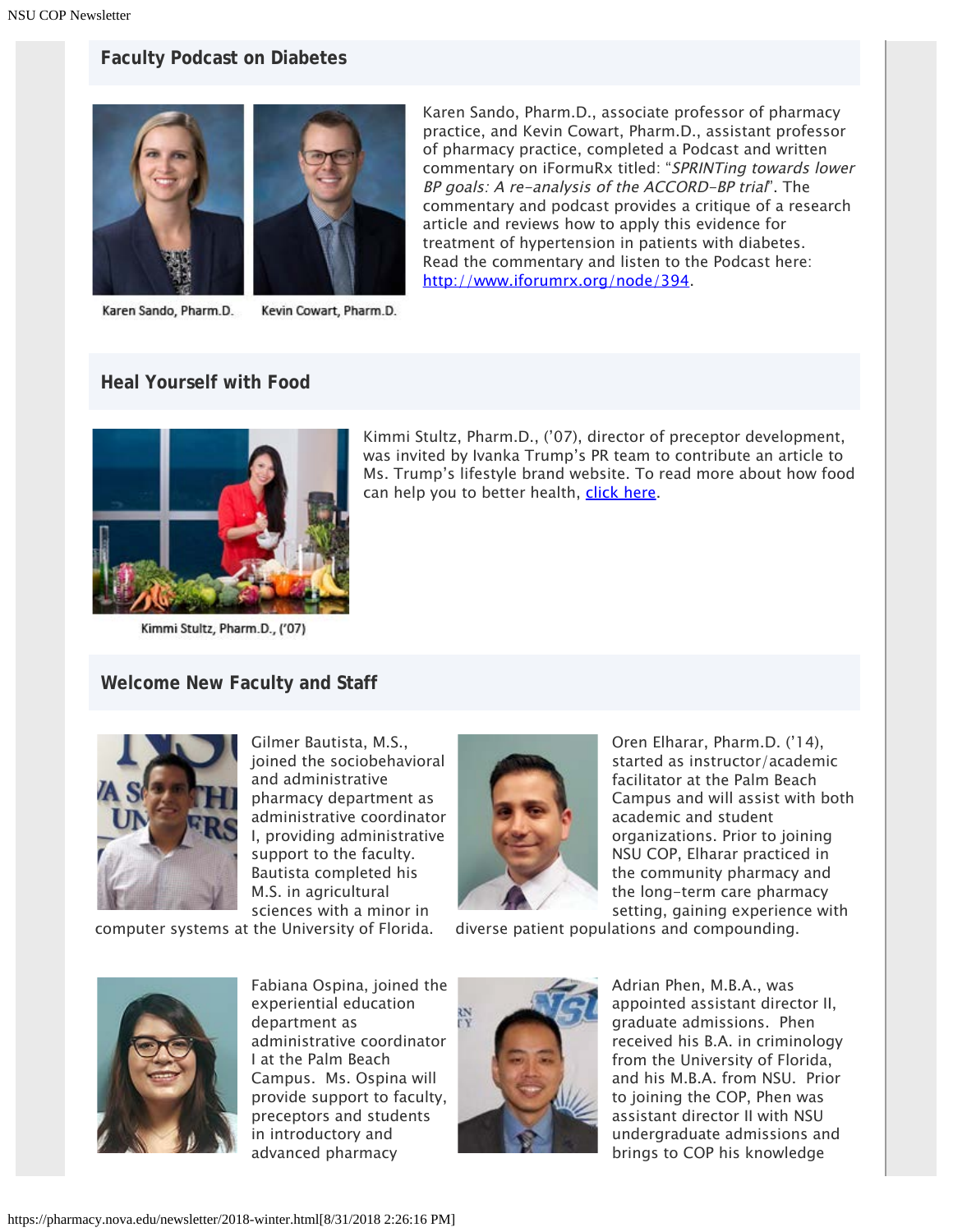practice experiences. She is pursuing a bachelor's degree in biology and believes her love of health sciences and academics coalesce and manage recruitment efforts of the college. perfectly with her position at NSU.

and experience working with a diverse student population. In this role, Phen will develop, implement,



Joanne Schrager, joined NSU COP as accounting specialist III. Her primary responsibilities will be daily financial transactions including accounts receivables and expenses, Kronos payroll coordination, and student employment. Prior to joining NSU Schrager was senior accounting clerk for the City of West Palm Beach, financial reporting manager for Oracle America, and accounting specialist with the Broward County School District.

# **ALUMNI PRIDE**

**30th Anniversay Celebration and Alumni Reunion**



NSU COP celebrated 30 years of excellence (1987-2017) on November 4, 2017. Alumni and friends joined us at the Doubletree Hotel in Hollywood, FL, to celebrate this milestone and reconnect with classmates. The evening started with a poolside reception, followed by a warm welcome by Dean Lisa Deziel, Ph.D., and Frederick Lippman, R.Ph. Ed.D., interim executive vice president/chief operating officer, and live entertainment. The charter class of 1987 was well represented. We look forward to seeing even

more alumni at our upcoming events.

# **A COP Valentine Story**



Jonathan Marin, Pharm.D. ('13), and Laura (Llamazares) Marin, Pharm.D. ('13), first met during orientation 2009. At the time good conversation, laughs, and mutual friends seemed all that the friendship would bring. Both grew up in Miami, FL, so finding subjects in common was easy. In their second (P2) year something wonderful began, and in spring 2011 they started dating. Three and a half years later, in November 2014, Jonathan proposed on top of the Sears Skyview Tower in Chicago, IL. The couple married in August 2015, and are now the proud parents of twin boys Maddox & Landon. Jonathan is the staff pharmacist at Walgreens and Laura is the assistant pharmacy manager at Publix with a per diem clinical pharmacist position at Hialeah

Hospital. The couple credits NSU COP for being instrumental in bringing them together. Share your love story with us at [copalumni@nova.edu](mailto:copalumni@nova.edu).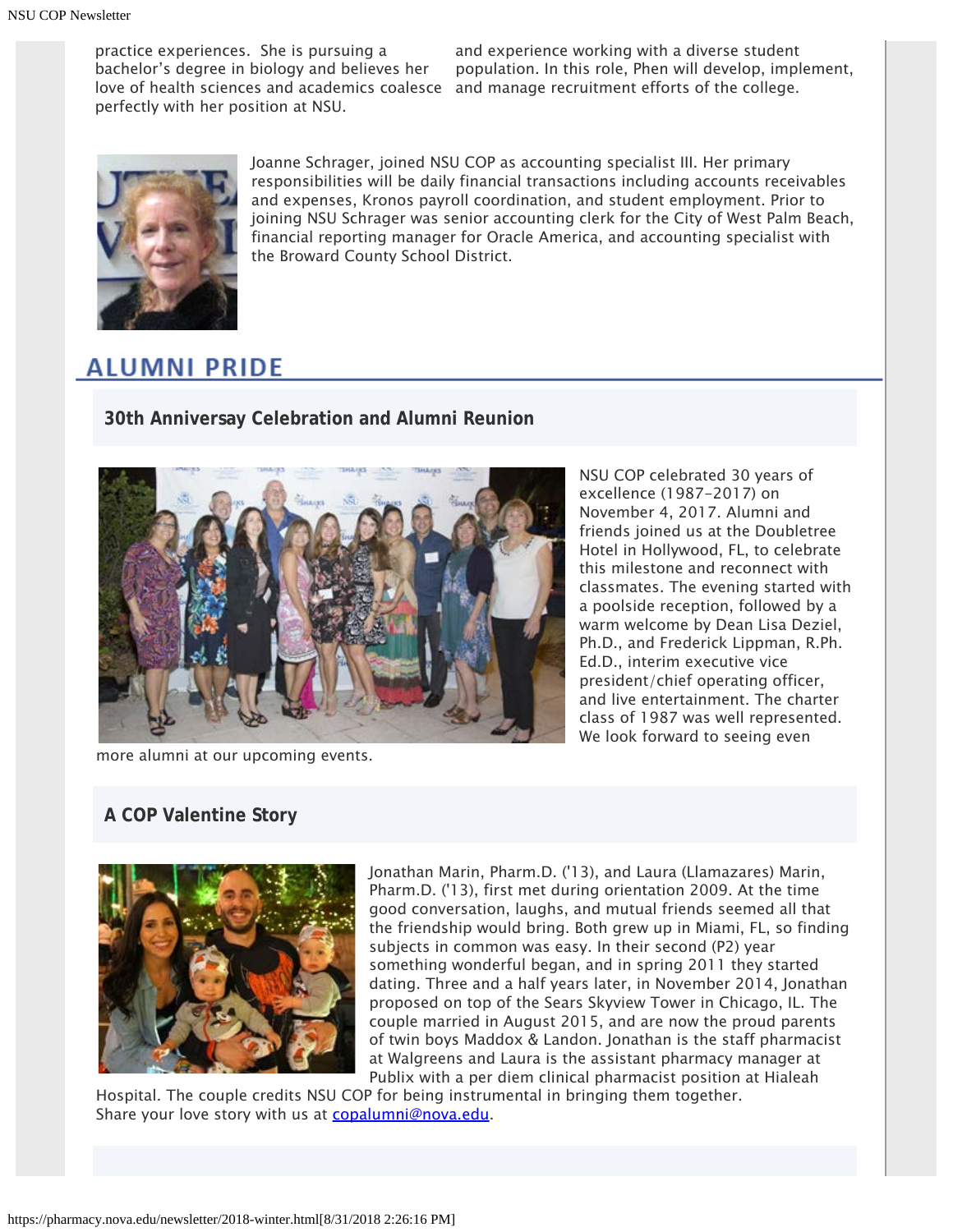### **Alumni news**

1991

Scott Miller, Pharm.D., is director, enterprise specialty reporting at AllianceRx Walgreens Prime.

1999

Richard Ashworth, Pharm.D., named president of operations at Walgreens.

2000

John Michael O'Brien, Pharm.D., M.P.H., deputy assistant secretary for health policy at the U.S. Department of Health, presented at NSU COP sharing his story "From Student to Alumni to Practicing Professional".

Richard J. Weisler, Pharm.D., MBA, director, medical affairs at Seattle Genetics, presented at NSU COP on Exploring Pharmacy Professions "From Student to Alumni to Practicing Professional".

2012

Bryan Wilson, Pharm.D., is now at the Indian Health Center, Tucson, AZ.

2013

Alicia Harvey, Pharm.D., BCPS, is a clinical pharmacy specialist at Broward Health, FL.

#### 2014

Oren Elharar, Pharm.D., instructor/academic facilitator, Palm Beach Campus, and his wife Nicole (Ganzer) Elharar ('12) welcomed their second child, Ella Shira on January 26. Ella joins big brother Ethan.

2016

Carolina M. Guiterrez, Pharm.D. clinical pharmacists at Memorial Healthcare System won the Patient First Award at Memorial Hospital Pembroke.

2017

Bernard Laguerre, Pharm.D., passed away in October, 2017.

# Tell us your story

**Email your updates and stories to [copalumni@nova.edu.](mailto:copalumni@nova.edu) Please include one or two high resolution photos when possible.**

# **GLOBAL PRIDE**

**NSU COP hosts Pharmacists from Nigeria**



The College is pleased to host two pharmacists from the University of Ilorin Teaching Hospital, Ilorin, Nigeria, Joseph Oladele Ole, Pharm.D. and Bello Ibrahim Kolawole, M.Sc., Cl. Pharm. The pharmacists will spend one month with college faculty and administrators observing and participating in the day-to-day activities of the college, including visits to hospitals, clinics, and attending college and university programs such as continuing

education: genetics and medications, and HPD research day. The visit is in partnership with the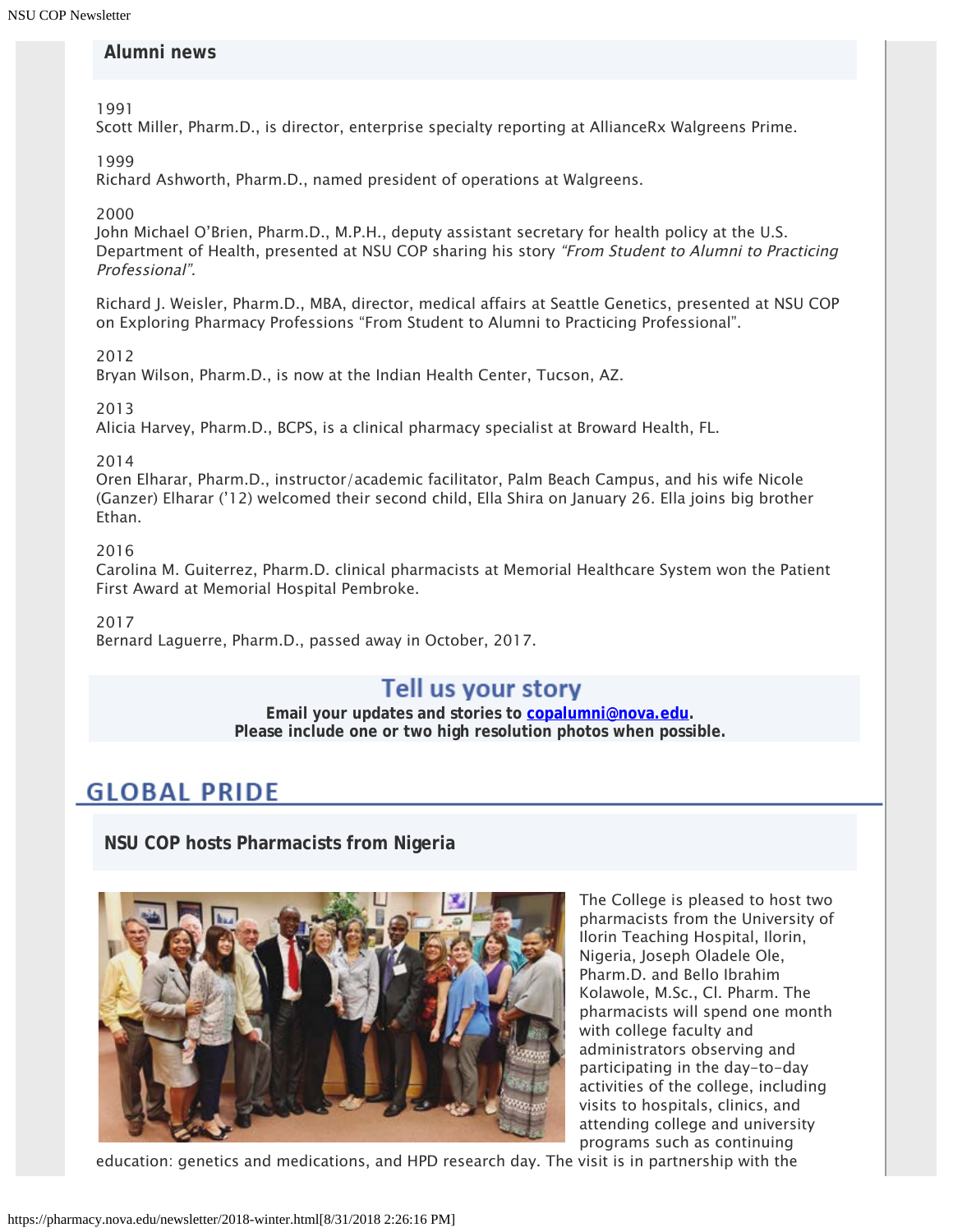International Pharmaceutical Federation (FIP) Pharmabridge Program which aims to strengthen pharmacy services in emerging countries, foster communication and exchange of information, resources, and experiences between pharmacists, pharmaceutical scientists, and pharmacy educators from all corners of the globe, leading to better pharmacy services, improved patient care, and enhanced community health.

#### **International APPEs Now Available**



Matthew Seamon, Pharm.D., J.D., chair of pharmacy practice, Stacey Maravent, Pharm.D. ('02), director of experiential education, and Kimmi Stultz, Pharm.D. ('07), director of preceptor development, visited the United Kingdom (U.K.) in November 2017 to develop international APPE opportunities. The team met with Lo's Pharmacy in Barnsley, England, and Boots Walgreens Alliance in Nottingham, England. NSU COP is offering an APPE block in 2019 giving students the opportunity to learn about healthcare in the U.K. Students will live and study in the

U.K. for 4 weeks during the 6 week experience and have the opportunity to spend time with area and multi-site managers learning about compliance standards, administration, invoicing, etc. Pictured (left-to-right): Steve Lo, Owner/Pharmacist, Stacey Maravent, Kimmi Stultz, Matthew Seamon, Paul Mason, Superintendent Pharmacist.

#### **2018 Travel Study Program**



The College of Pharmacy's annual travel study program will take place this summer in Spain. The 3 credit hour elective course will run May 14 - August 19, 2018 with tentative travel dates June 8-24, 2018. The travel portion of the program will include the cities of Madrid, Salamanca, and Granada, and include lectures, course work, and cultural experiences. The program is open to College of Pharmacy students at NSU as well as students from U.S. accredited pharmacy schools. For more information, visit the **[Global](https://pharmacy.nova.edu/global-engagement/travel-study.html)** [Engagement](https://pharmacy.nova.edu/global-engagement/travel-study.html) website.

# **NSU PRIDE**

A new national study of U.S. colleges and universities found that Nova Southeastern University (NSU) is rated 5th for the overall number of minority graduate degree recipients, according to Diverse: Issues in Higher Education. The 30-year-old publication provides news, commentary and insight on the